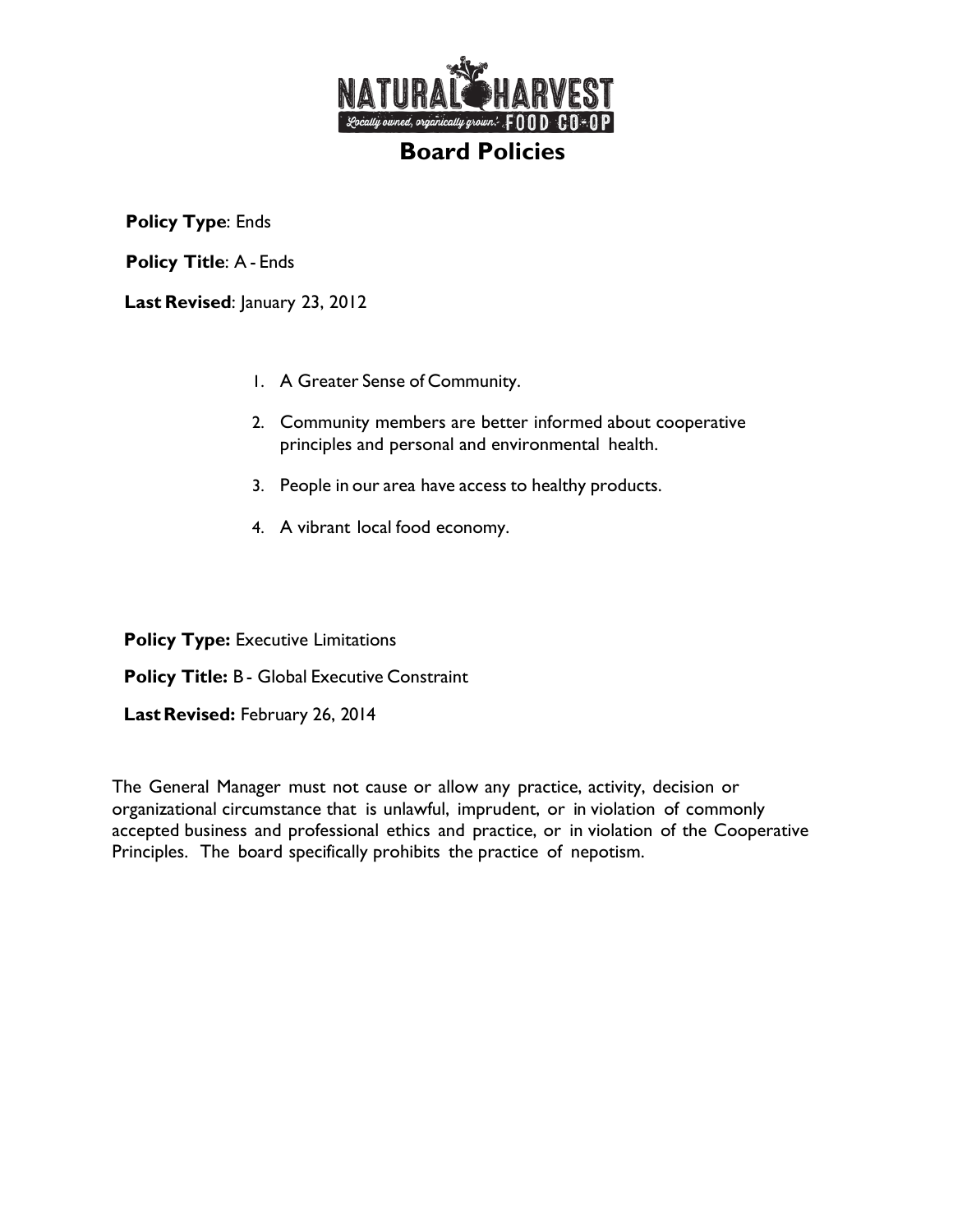

**Policy Title:** B l - Financial Condition and Activities

**Last Revised:** February 26, 2014

With respect to the actual, ongoing financial conditions and activities, the General Manager must not cause or allow the Cooperative to be unprepared for future opportunities, the development of fiscal jeopardy, or key operational indicators to be below average for our industry.

The GM must not

- 1. Allow sales growth to be inadequate.
- 2. Allow operations to generate an inadequate net income.
- 3. Allow liquidity (the ability to meet cash needs in a timely and efficient fashion) to be insufficient.
- 4. Allow solvency (the relationship of debt to equity) to be insufficient.
- 5. Allow growth in ownership and owner equity to be insufficient.
- 6. Default on any terms that are part of the Cooperative's loans.
- 7. Allow late payment of contracts, payroll, loans or other financial obligations.
- 8. Incur debt other than trade payables or other reasonable and customary liabilities incurred in the ordinary course of doing business.
- 9. Acquire, encumber or dispose of real estate.
- 10. Allow tax payments or other government-ordered payments or filings to be overdue or inaccurately filed.
- 11. Use restricted funds for any purpose other than that required by the restriction.
- 12. Allow financial record keeping systems to be inadequate or out of conformity with Generally Accepted Accounting Principles (GAAPb).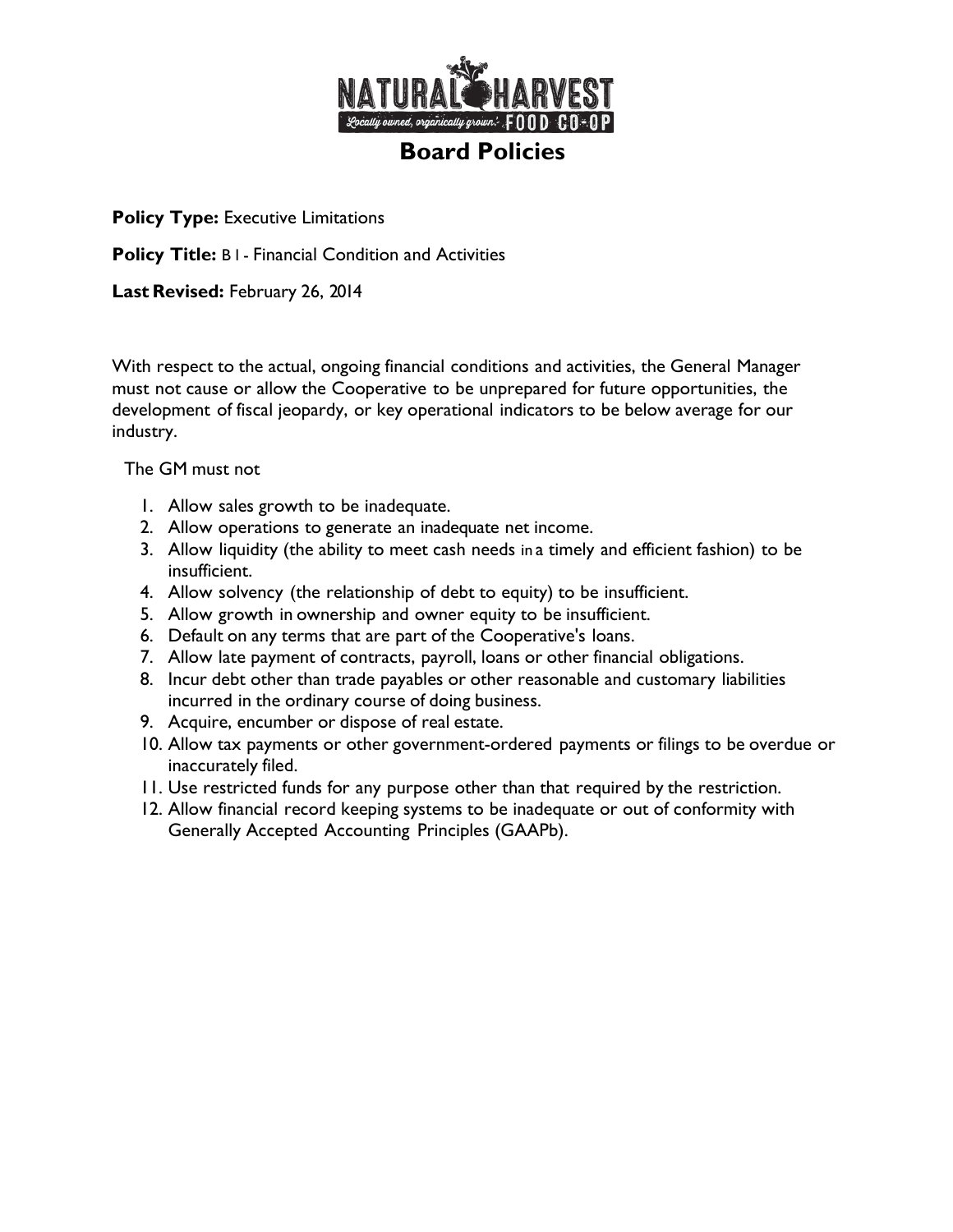

**Policy Title: B2 - Business Planning & Financial Budgeting** 

**Last Revised:** February 26, 2014

The General Manager shall not cause or allow business planning and budgeting to deviate from the Board's Ends priorities, risk financial jeopardy or fail to be derived from a multiyear plan.

The GM must not:

- 1. Create plans or budgets that:
	- a. Risk incurring those situations or conditions described as unacceptable in the Board policy "Financial Condition and Activities."
	- b. Omit credible projection of revenues and expenses, owner investment and return, separation of capital and operational items, cash flow, and disclosure of planning assumptions.
	- c. Have not been tested for feasibility.
- 2. Provide less for Board prerogatives during the year than is set forth in the board budget.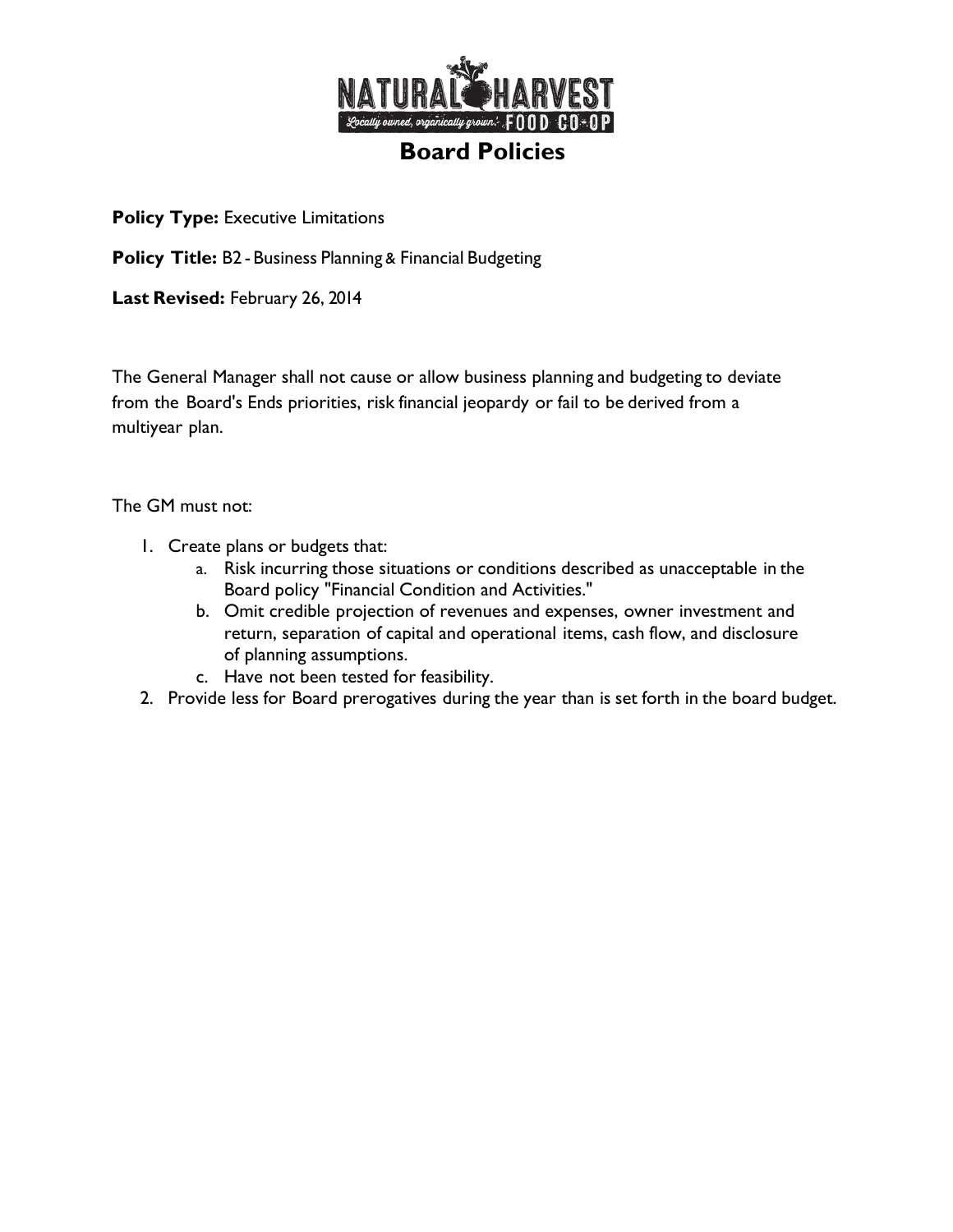

**Policy Title:** B3- Asset Protection

**Last Revised:** February 26, 2014

The General Manager must not allow assets to be unprotected, unreasonably risked, or inadequately maintained.

The GM must not:

- 1. Allow equipment and facilities to be inadequately insured or otherwise unable to be replaced if damaged or destroyed, including coverage for any losses incurred due to business interruption.
- 2. Allow unnecessary exposure to liability or lack of insurance protection from claims of liability.
- 3. Allow deposits or investments to be unreasonably risked.
- 4. Allow inadequate security of premises and property.
- 5. Allow data, intellectual property, or files to be unprotected from loss, theft or significant damage.

a. Allow improper usage of members' and customers' personal information.

- 6. Allow purchasing that is uncontrolled or subject to conflicts of interest.
- 7. Allow lack of due diligence in contracts.
- 8. Allow damage to the Cooperative's public image.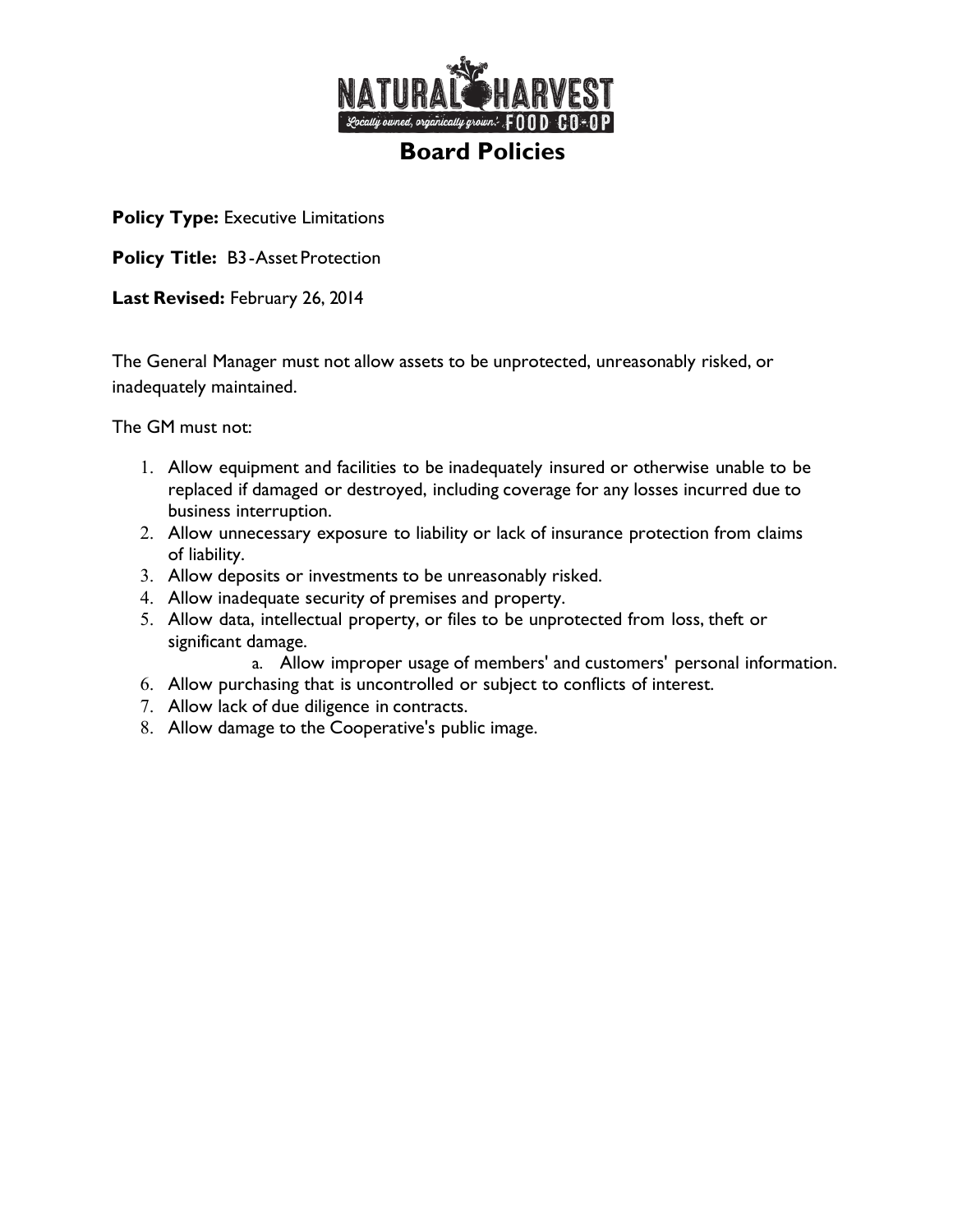

**Policy Title:** B4 - Membership Rights & Responsibilities

**Last Revised:** February 26, 2014

The General Manager shall not allow members to be uninformed or misinformed of their rights and responsibilities.

The GM will not:

- 1. Create or implement a member equity system without the following qualities:
	- a. The required member equity, or fair share, is determined by the Board.
	- b. Members are informed that equity investments are a) at risk, and b) generally refundable, though the Board retains the right to withhold refunds when necessary to protect the Cooperative's financial viability.
	- c. Equity will not be refunded if such refunds would lead to a net decrease in total member paid-in equity, or would risk, cause or exacerbate noncompliance with any Financial Condition policy.
- 2. Implement a patronage dividend system that does not:
	- a. Comply with IRS regulations.
	- b. Allow the Board to examine a range of options and implications, so the Board can make a timely determination each year concerning how much, if any, of the Cooperative's net profit will be allocated and distributed to members.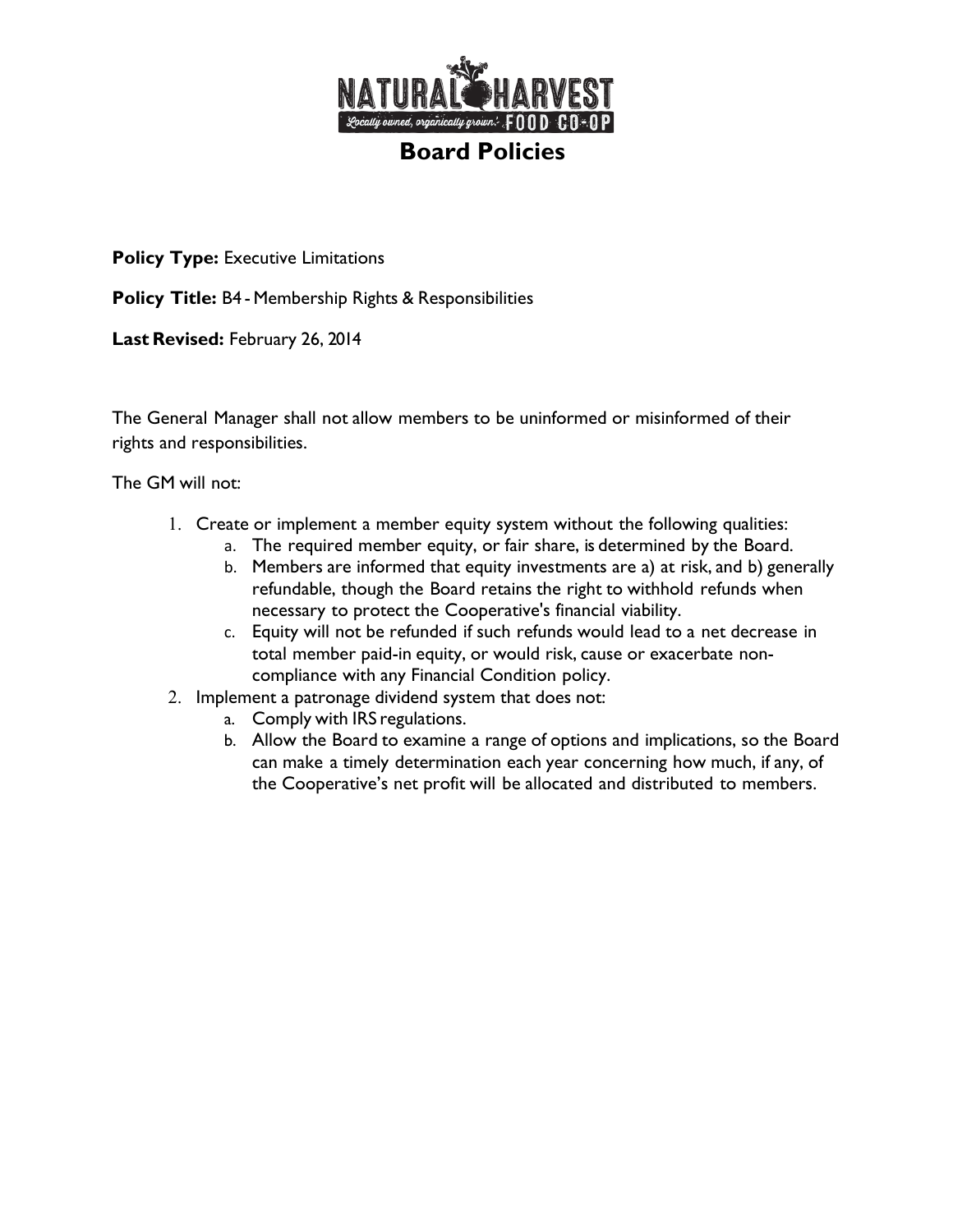

**Policy Title:** B5 -Treatment of Customers

**Last Revised:** February 26, 2014

The General Manager must not be unresponsive to customer needs.

The GM must not:

- 1. Operate without a system for soliciting and considering customer opinion regarding preferences, product requests, complaints and suggestions.
- 2. Allow an unsafe shopping experience for our customers.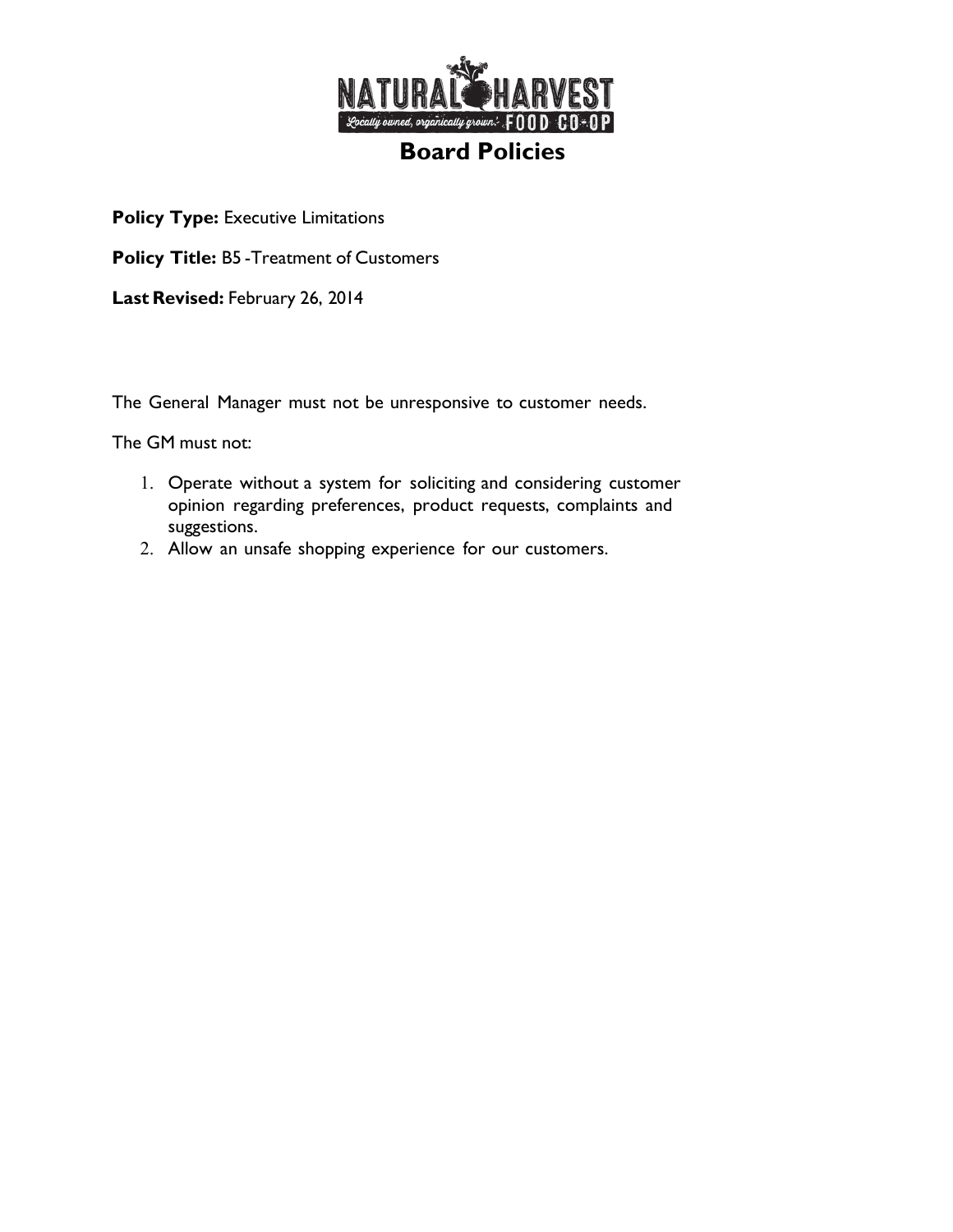

**Policy Title:** B6 - Staff Treatment & Compensation

**Last Revised:** August 20, 2019

The General Manager must not treat staff in any way that is unfair, unsafe or unclear or create or foster a hostile work environment for any employee.

The GM will not:

- 1) Operate without written personnel policies that:
	- a) Clarify rules for staff.
	- b) Provide for fair and thorough handling of grievances in a way that does not include the Board as a participant with the exception of instances that involve the GM directly:
		- i. Violation of existing policies

ii. Inconsistent application of policy to different employees in similar situations

iii. An unfair situation caused by an inherently unfair or discriminatory policy iiii. Sexual harassment

- c) Are accessible to all staff.
- d) Inform staff that employment is neither permanent nor guaranteed.
- 2) Cause or allow personnel policies to be inconsistently applied.
- 3) The GM will not allow inadequate documentation, security and retention of personnel records and all personnel related decisions.
- 4) Establish compensation and benefits that are internally or externally inequitable.
- 5) Change the GM's own compensation and benefits, except as his or her benefits are consistent with a package for all other employees

6)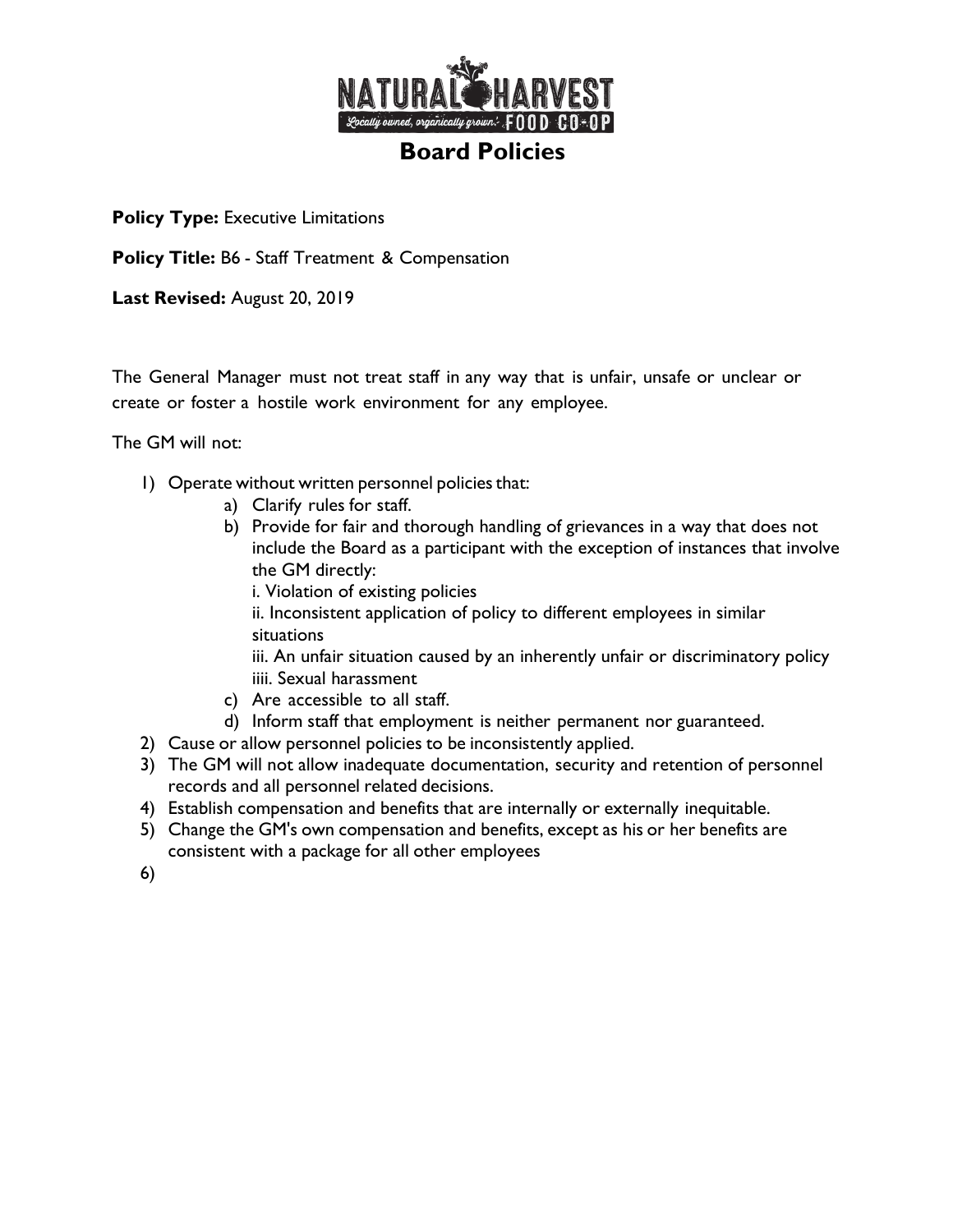

**Policy Title:** B7 -Communication to the Board

**Last Revised:** February 26, 2014

The General Manager must not cause or allow the Board to be uninformed or unsupported in its work.

The GM must not:

- 1. Submit monitoring reports that are untimely or inaccurate, or that lack operational definitions and verifiable data directly related to store operations.
- 2. Report in an untimely manner any actual or anticipated noncompliance with any Board policy, along with a plan for reaching compliance and a proposed schedule regarding follow-up reporting.
- 3. Allow the Board to be unaware of relevant legal actions, media coverage, trends, public events of the Cooperative, or internal and external changes.
- 4. Withhold his/her opinion if the GM believes the Board is not in compliance with its own policies on Governance Process and Board-Management Delegation, particularly in the case of Board behavior that is detrimental to the work relationship between the Board and the GM.
- 5. Deal with the Board in a way that favors or privileges certain directors over others.
- 6. Fail to supply for the Board's consent agenda all decisions delegated to the GM yet required by law, regulation, or contract to be Board-approved.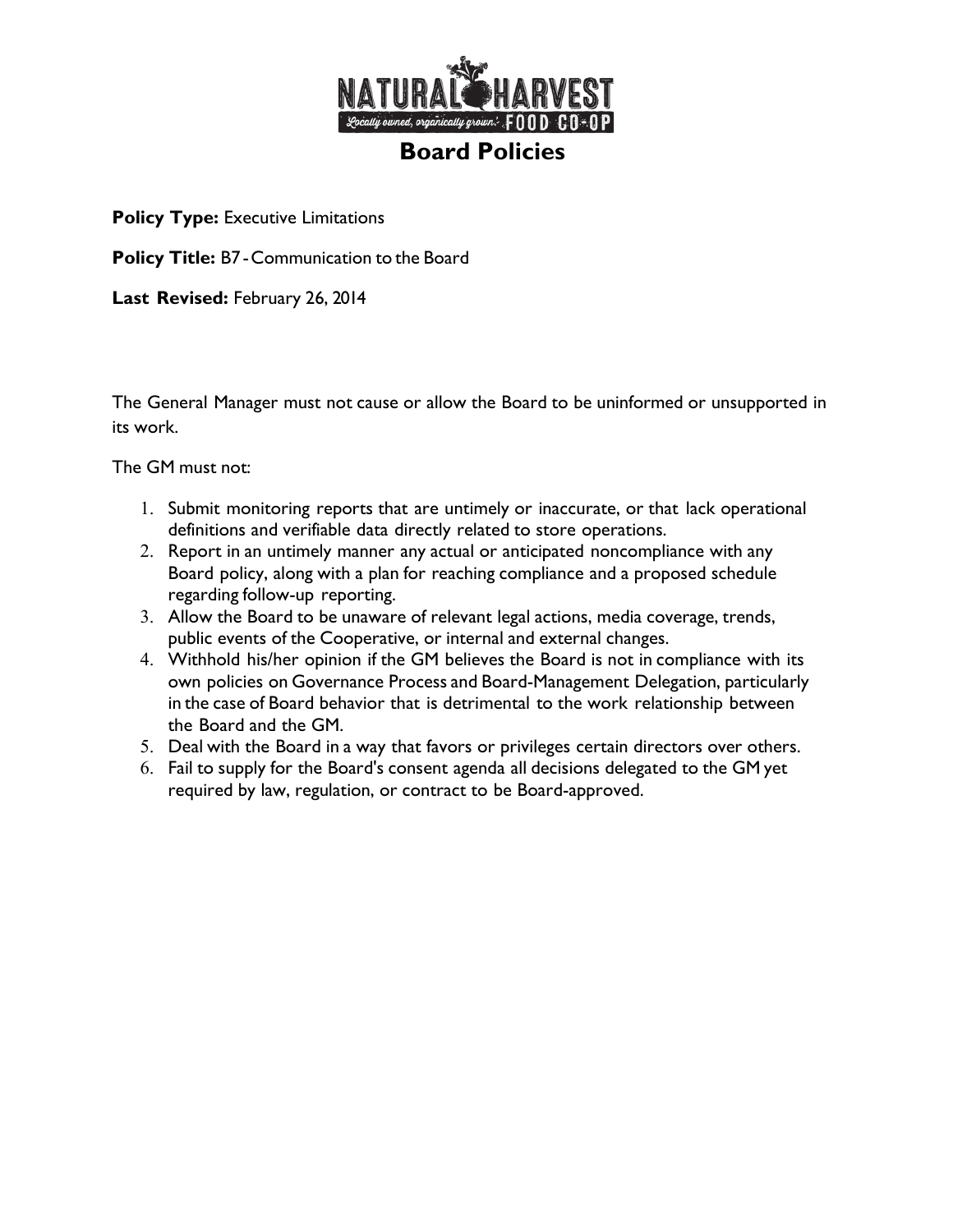

**Policy Title:** B8 - Board Logistical Support

**Last Revised:** February 26, 2014

The General Manager must not allow the Board to have inadequate logistical support.

The GM must not:

- 1. Provide the Board with insufficient staff administration to support governance activities and Board communication.
- 2. Allow the Board to be without a workable mechanism for official Board, officer or committee communications.
- 3. Allow directors to be without an updated copy of the Policy Register, the Bylaws, and the Articles of Incorporation.
- 4. Provide inadequate information and notice to members concerning Board actions, meetings, activities and events.
- 5. Allow insufficient archiving of Board documents.

**Policy Type: Executive Limitations** 

**Policy Title:** B9 - Emergency GMSuccession

**Last Revised:** February 26, 2014

To protect the board from sudden loss of GM services, the GM must not have less than one other manager sufficiently familiar with Board and GM issues and processes to enable her/him to take over with reasonable proficiency as an interim successor.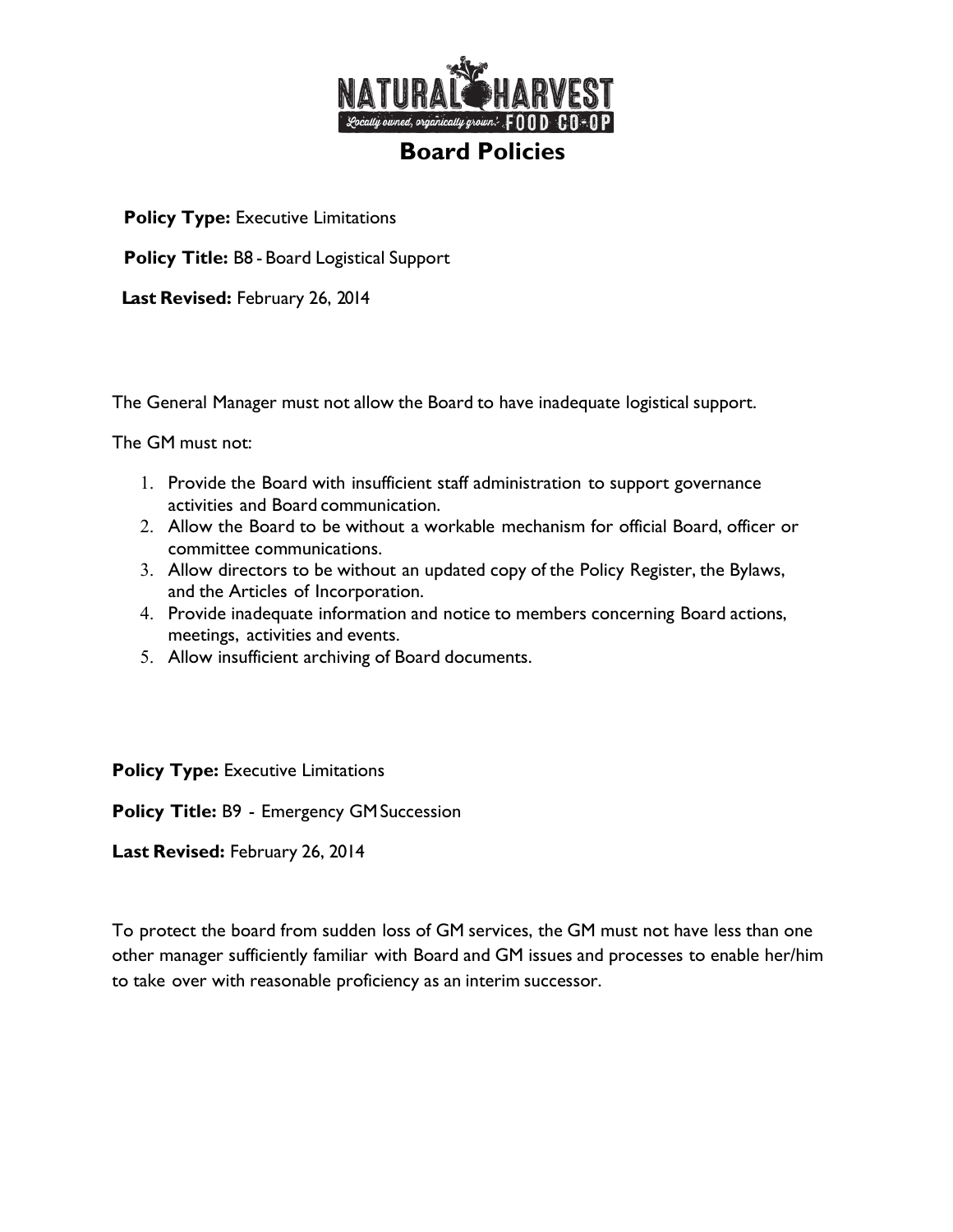

**Policy Title:** C - Global Governance Commitment

**Last Revised:** March 24, 2014

Acting on behalf of our owners, the Board ensures the success of the cooperative by working together effectively, empowering and holding accountable professional management, providing strategic leadership for our cooperative, and perpetuating our democratic organization.

**Policy Type:** Board Process

**Policy Title:** C1 - Governing Style

**Last Revised:** March 24, 2014

We will govern in a manner consistent with the Four Pillars of Cooperative Governance (Teaming, Accountable Empowerment, Strategic Leadership, Democracy). In order to do this, we will:

- 1. Be a strategic leader by focusing our vision outward and toward the future.
- 2. Ensure effective systems of delegating authority to professional management, holding the use of that power accountable, and clearly distinguishing between board and management responsibilities.
	- a. Observe the 10 Policy Governance principles (Ends Policies, Ownership, Board Process Policies, Board Holism, Board-Management Relationship Policies, Governance Position, Limitations Policies, Policies/Decisions Come in Sizes,Any Reasonable Interpretation, Monitoring)
- 3. Maintain team discipline, authority and responsibility.
- 4. Practice the habits of a successful democracy.
- 5. Obey all relevant laws and bylaws.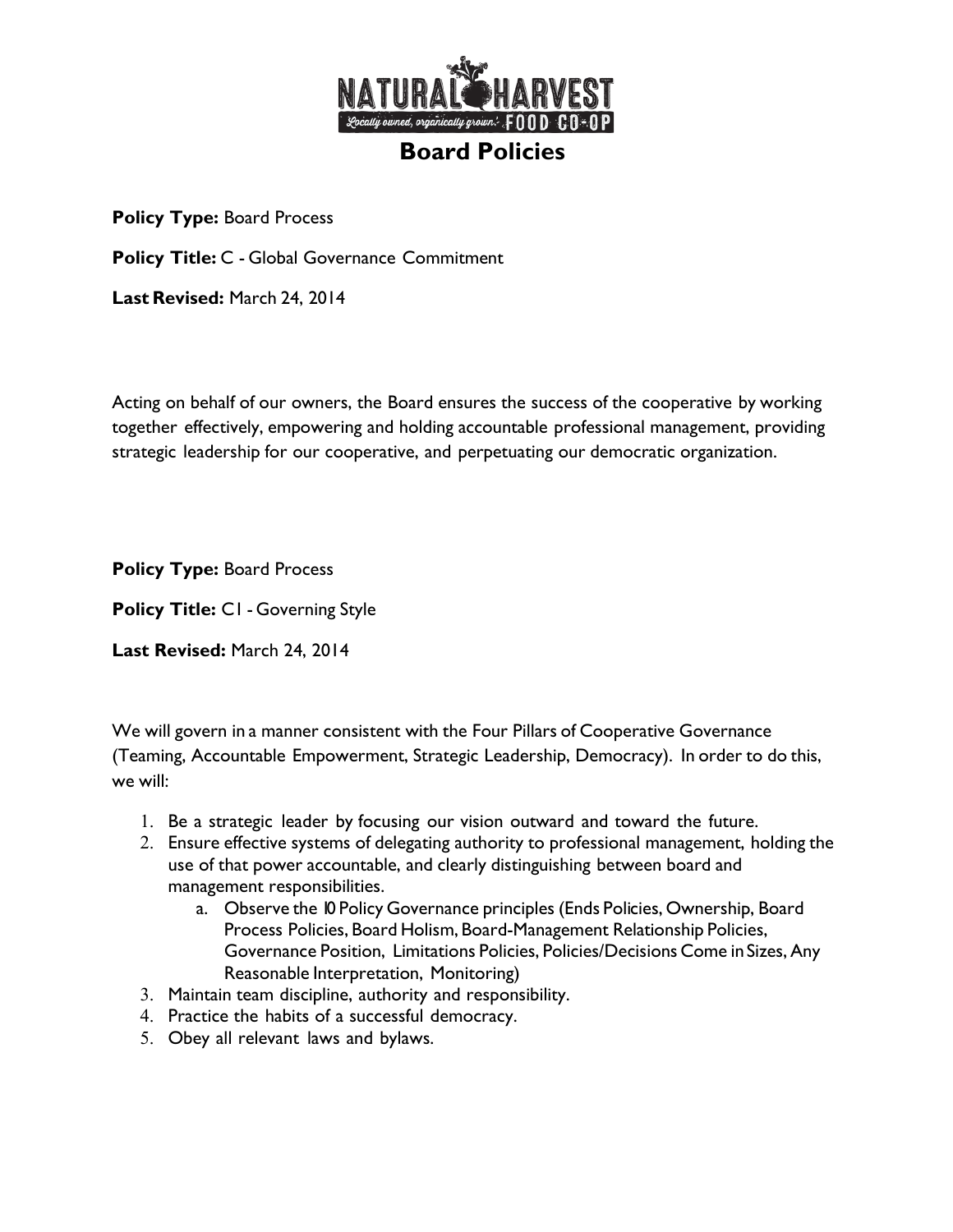

**Policy Title:** C2 – The Board's Job

**Last Revised:** March 24, 2014

In order to govern successfully, we will:

- 1. Create & sustain a meaningful relationship with member-owners.
- 2. Hire, compensate, delegate responsibility to, and hold accountable a General Manager. (See D. Board/GM Relationship Policies)
	- a. Use a strategic process to establish the value of GM Compensation, and complete this process in a timely manner.
- 3. Have expectations in the form of written governing policies that realistically address the broadest levels of all organizational decisions and situations. We will write these policies in the form of Ends, Executive Limitations, Board Process, and Board/Management Relationship as described in the Policy Governance Principles.
- 4. Assign responsibility in a way that honors our commitment to empowerment and clear distinction of roles.
- 5. Rigorously monitor operational performance in the areas of Ends and Executive Limitations, and Board performance in the areas of Board Process and Board/Management Relationship.
- 6. Perpetuate the Board's leadership capacity using ongoing education, training and recruitment.
- 7. Perform other duties as required by the bylaws or because of limitations on GM authority.
- 8. Hire an auditor for the co-op to audit the financials, inventory, and other areas the Board sees as necessary on a periodic basis.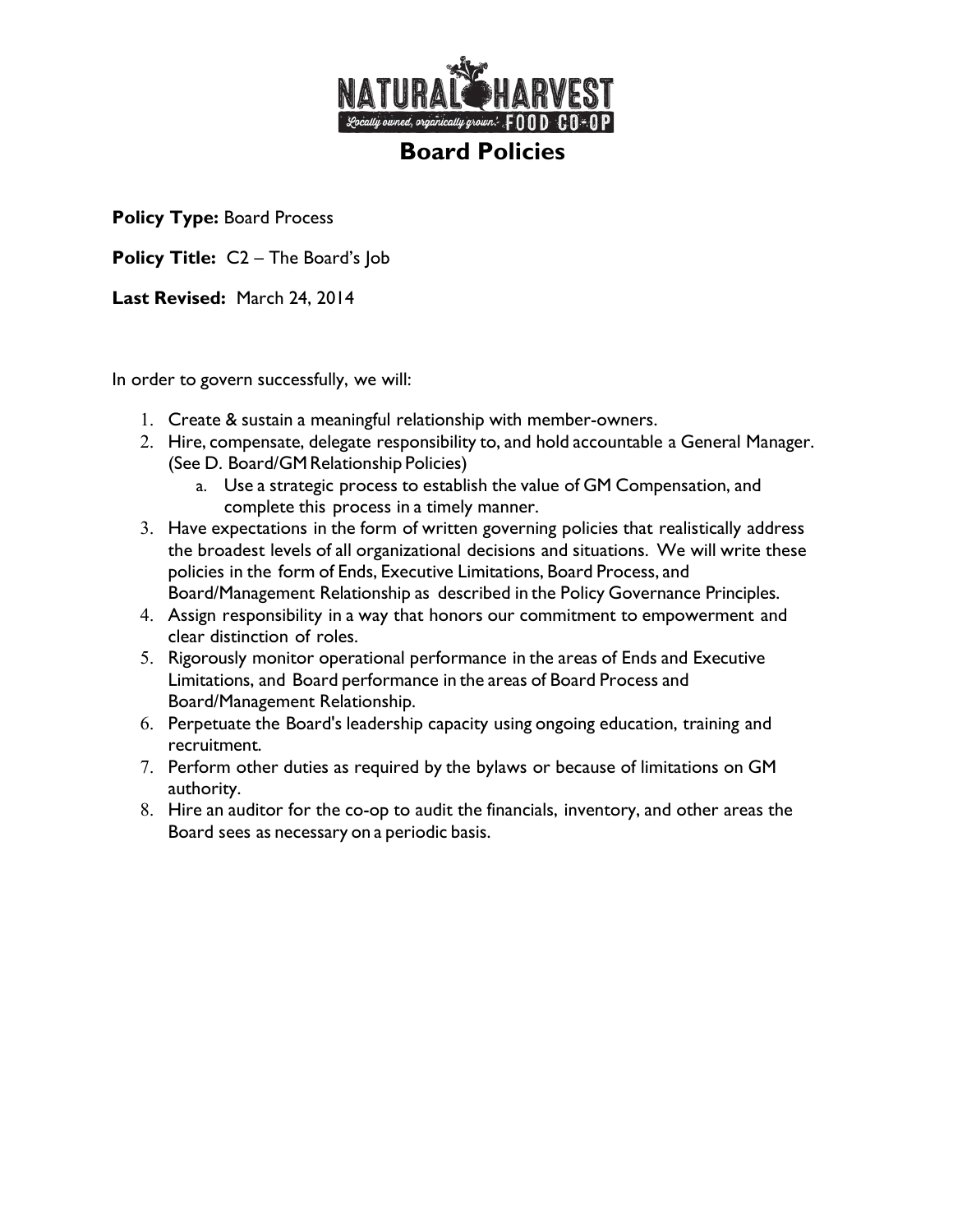

**Policy Title:** C3 – Agenda Planning

**Last Revised:** March 24, 2014

We will follow a strategic multi-year work plan and annual agenda that focuses our attention upward and outward.

- 1. We will create, and modify as necessary, an annual calendar that includes tasks and events related to our multi-year work plan, membership meetings, Board training schedule, monitoring schedule, and the GM evaluation and compensation decisions as outlined in our Board - Management Relationship policies.
- 2. Throughout the year, we will attend to consent agenda items as expeditiously as possible.
- 3. We will limit the amount of meeting time taken up by Executive Limitations monitoring reports, discouraging discussion unless the reports indicate policy violations or the policy criteria themselves needs review.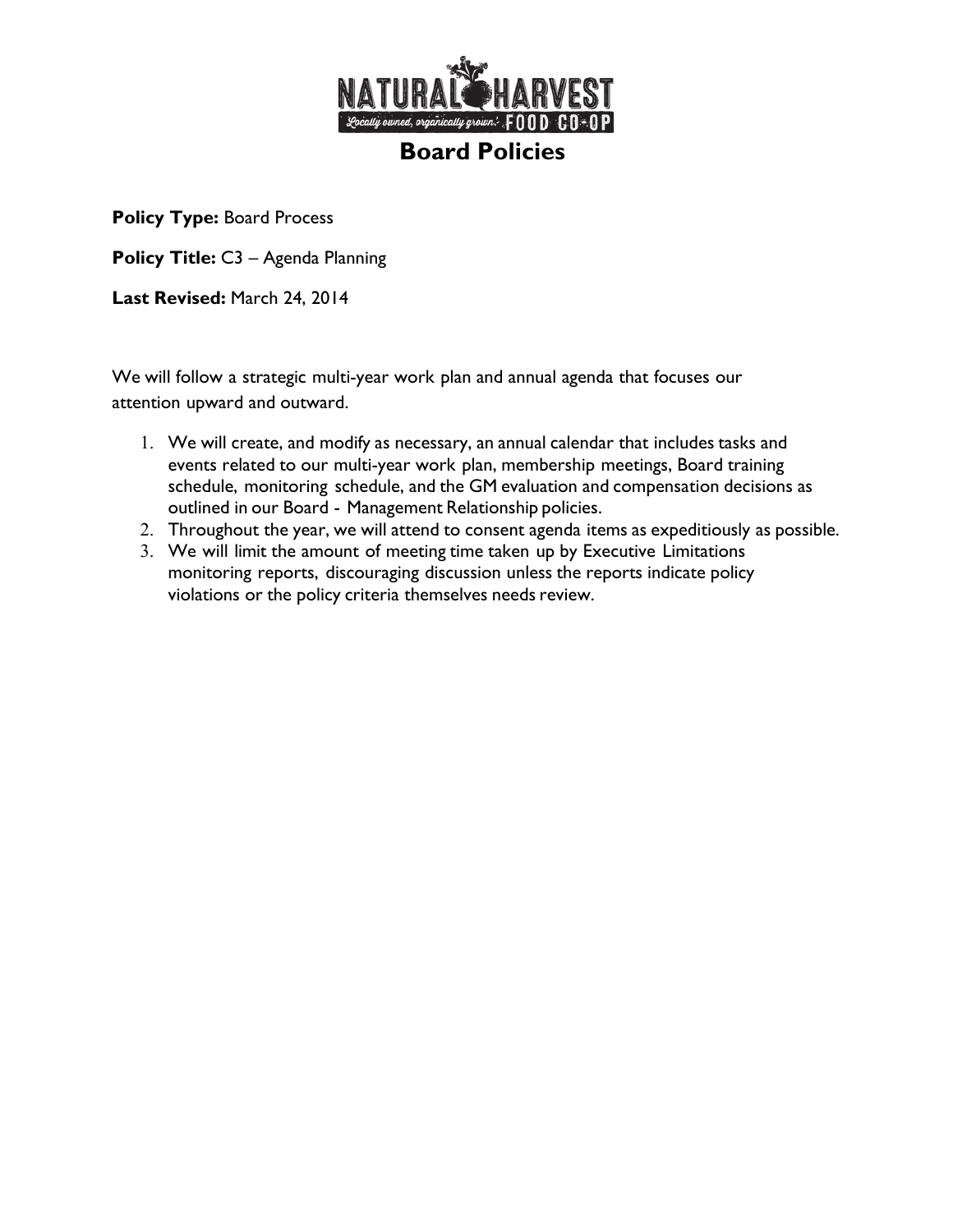

**Policy Title: C4 - Board Meetings** 

**Last Revised:** March24, 2014

Board meetings are for the task of getting the Board's job done.

- 1. We will use Board meeting time only for work that is the whole Board's responsibility. We will avoid committee issues, operational matters and personal concerns. However, issues regarding Board conduct are pertinent.
- 2. Meetings will open to the membership except when executive session is officially called.
	- a. We may occasionally use executive session to deal with confidential matters, as long as the purpose of the session is stated. When possible, announcement of the executive session should be on the published agenda.
- 3. We will seek consensus through discussion. We will then finalize and document decisions through the use of motions, seconds and majority vote. If a strongly split vote is cast, the Board will continue discussions to try and reach a strong consensus.
- 4. The meeting agenda will be determined by the Board and Board President, and may be modified at the meeting by a majority vote of the Board.

**Policy Type:** Board Process

**Policy Title:** C5 - Directors Code of Conduct

## **Last Revised:** March 24, 2014

We each commit ourselves to ethical, businesslike and lawful conduct.

- 1. Every director is responsible at all times for acting in good faith, in a manner which she/he reasonably believes to be in the best interests of the Cooperative, and with such care as an ordinarily prudent person in a like position would use under similar circumstances.
- 2. Directors must demonstrate unconflicted loyalty to the interests of the Cooperatives owners. This accountability supersedes any conflicting loyalty such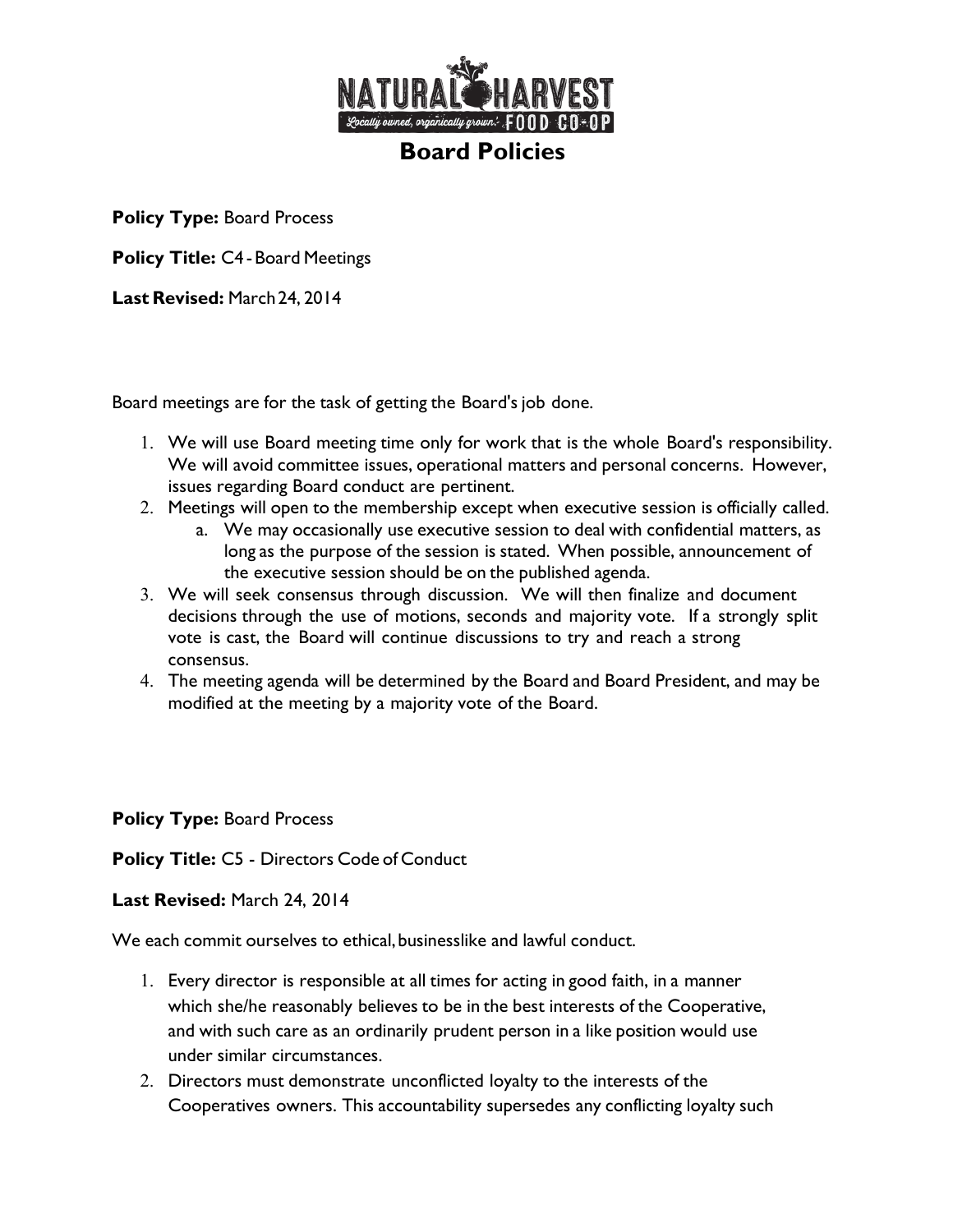

as that to advocacy or interest groups, membership on other Boards or staffs, and the personal interest of any director acting as an individual consumer or member.

- a. There will be no self-dealing or any conduct of private business or personal services between any director and the Cooperative except as procedurally controlled to assure openness, competitive opportunity and equal access to "inside" information.
- b.When the Board is to decide on an issue about which a director has an unavoidable conflict of interest, that director shall abstain from conversation and the vote.
- c.A director who applies for employment must first resign from the Board.
- 3. Directors may not attempt to exercise individual authority over the organization.
	- a.When interacting with the GM or employees, directors must carefully and openly recognize their lack of authority.
	- b.When interacting with the public, the press, or other entities, directors must recognize the same limitation and the inability of any director to speak for the Board except to repeat explicitly stated Board decisions.
	- c.Directors will respect the confidentiality appropriate to issues of sensitive nature and must continue to honor confidentiality after leaving Board service.
- 4. Directors will prepare for and attend all Board meetings and trainings.
- 5. Directors will support the legitimacy and authority of the Board's decision on any matter, irrespective of the director's personal position on the issue.
- 6. Any director who does not follow code of conduct policy can be removed from the Board by a 2/3 majority vote of the remaining Board.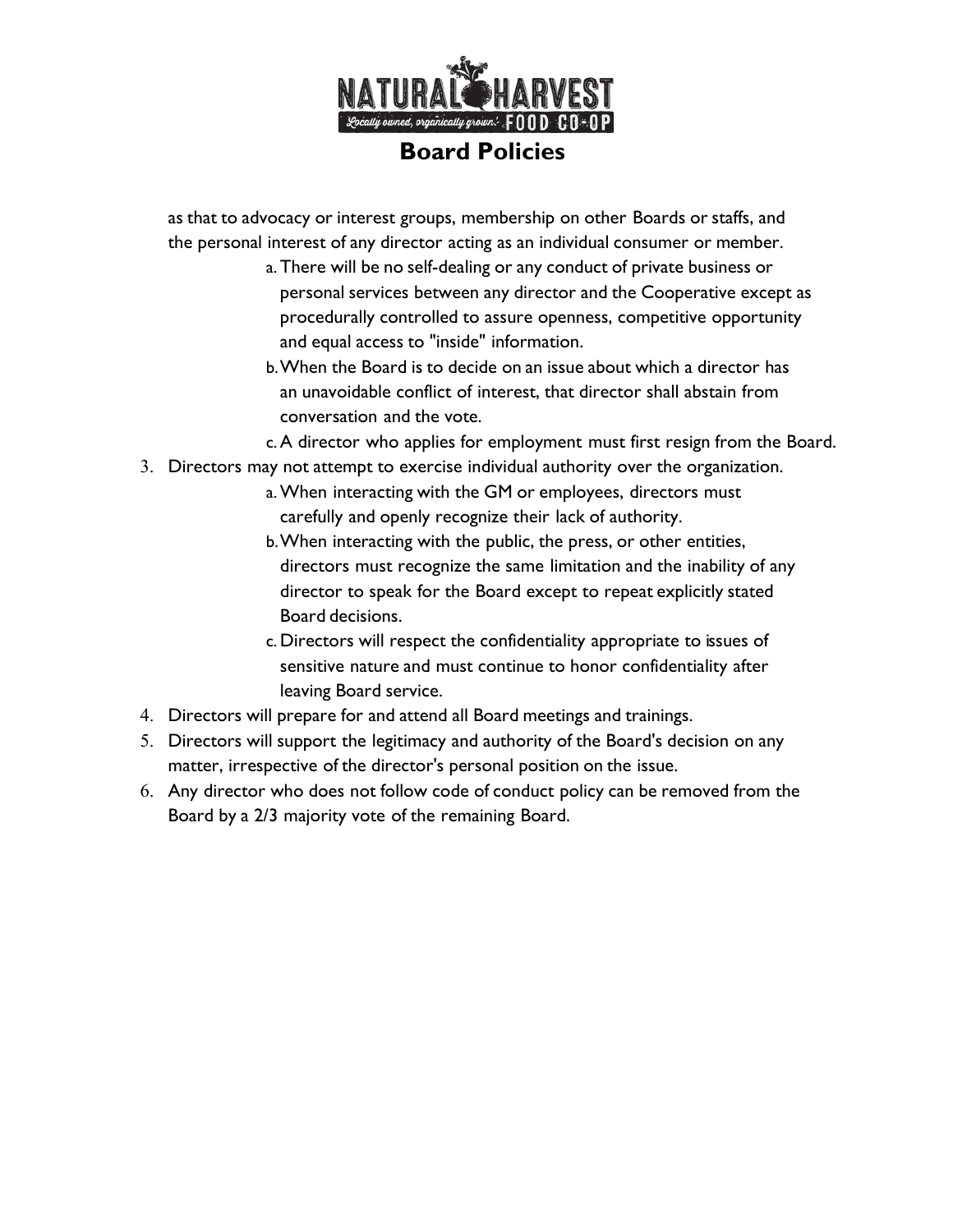

**Policy Title:** C6 - Officers' Roles

## **Last Revised:** October 20, 2020

We will elect officers in order to help us accomplish our job.

- 1. No officer has any authority to supervise or direct the GM.
- 2. Officers may delegate their authority but remain accountable for its use.
- 3. The President ensures the Board acts consistently with Board policies.
	- a. The President is authorized to use any reasonable interpretation of the provisions in the Board Process and Board-Management Relationship policies.
	- b. The President will chair and set the agenda for Board meetings and facilitate the co-op's annual General Membership Meeting.
	- c. The President plans for leadership (officer) perpetuation.
	- d. The President may represent the Board to outside parties.
- 4. The Vice President will perform the duties of the President in his/her absence. The Vice President will ensure that the election and referenda processes follow the Board's policies and bylaws.
	- a. Complete election/referenda ballots and a separate tally sheet of the totals/results will be filed in the office for five years. After five years, the ballots may be discarded, but the tally sheets will remain on file.
	- b. Ballot issues will be explained and the tallied election/referenda results reported at the Annual Membership Meeting and in the subsequent member newsletter.
	- c. Coordinate and order NHFC board member shirts for new board members (if budgeted for in current year).
- 5. The Treasurer will lead the Board's process for creating and monitoring the Board's (not the Cooperative's) budget. The Treasurer will be responsible for the following:
	- a. Create and monitor the Board's budget. Give verbal report on board budget at each meeting.
	- b. Chair any committee charged with researching financial-related matters.
	- c. Any other duties pertaining to the Treasurer's office as requested by the Board.
- 6. The Secretary will make sure the Board's documents are accurate, up to date, and appropriately maintained.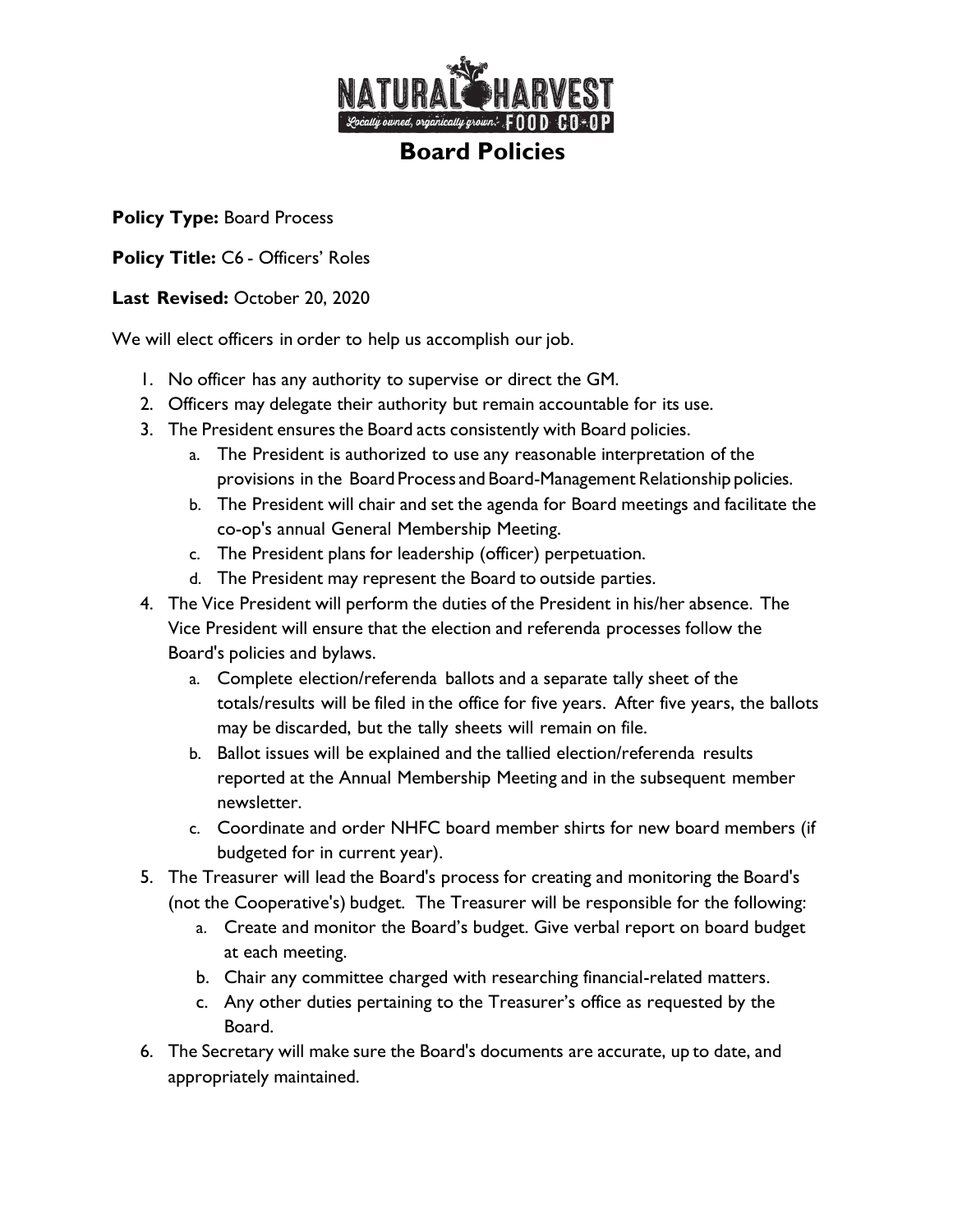

- a. Take minutes at the annual meeting and type them in a report format for the Board files and next year's General Membership meeting, utilizing the How To files as a guide for taking minutes.
- b. Prepare board books annually and distribute to new board members. Inform incumbent members of the updated files and where to locate in Drop Box.
- c. Take/prepare meeting minutes as needed at regular meetings and special meetings when the Administrative Assistant is unable to do so.
- d. Take/prepare confidential meeting minutes for Closed Sessions/Meetings. Keep these in a "Board Only" folder and provide electronic copy of minutes to the President, as well. Board Only folder and complete contents are to be turned over to new Secretary and President upon the change of such office holder(s). These minutes are confidential and available only to current board members.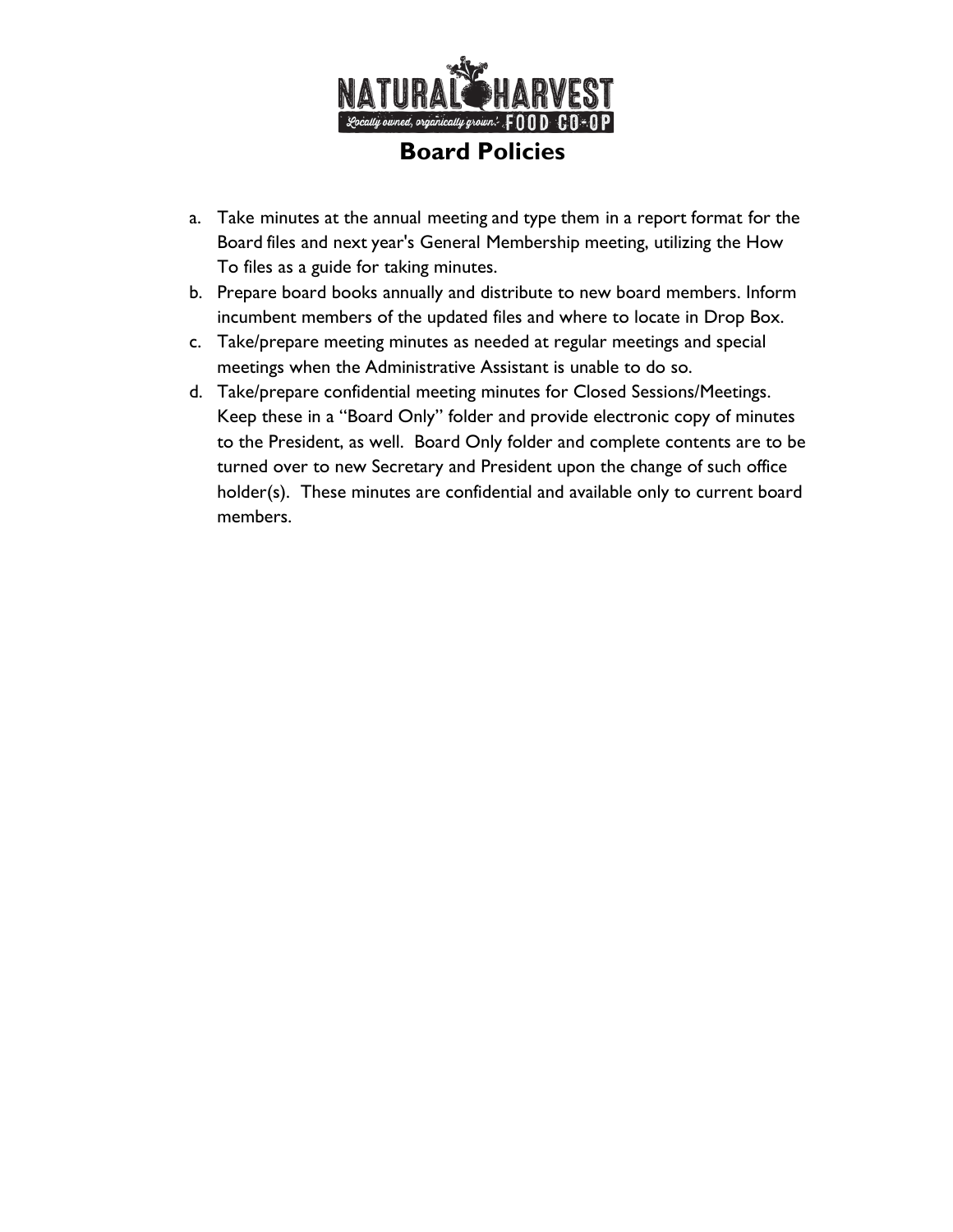

**Policy Title:** C7 - Board Committee Principles

**Last Revised:** March 24, 2014

We will use Board committees only to help us accomplish our job.

- 1. Committees will reinforce and support the wholeness of the Board
	- a. In particular, committees help the whole Board move forward when they research alternatives and bring back options and information.
- 2. Board committees may not speak or act for the Board except when formally given such authority for specific and time limited purposes.
- 3. The Board will establish, regularly review and control committee responsibilities in written committee charters. The three standing committees maintained by the Board will be the Education, Perpetuation, and General Manager Evaluation Committees. Ad hoc committees may be also be established.
	- e. We will carefully state committee expectations and authority to make sure they do not conflict with authority delegated to the GM.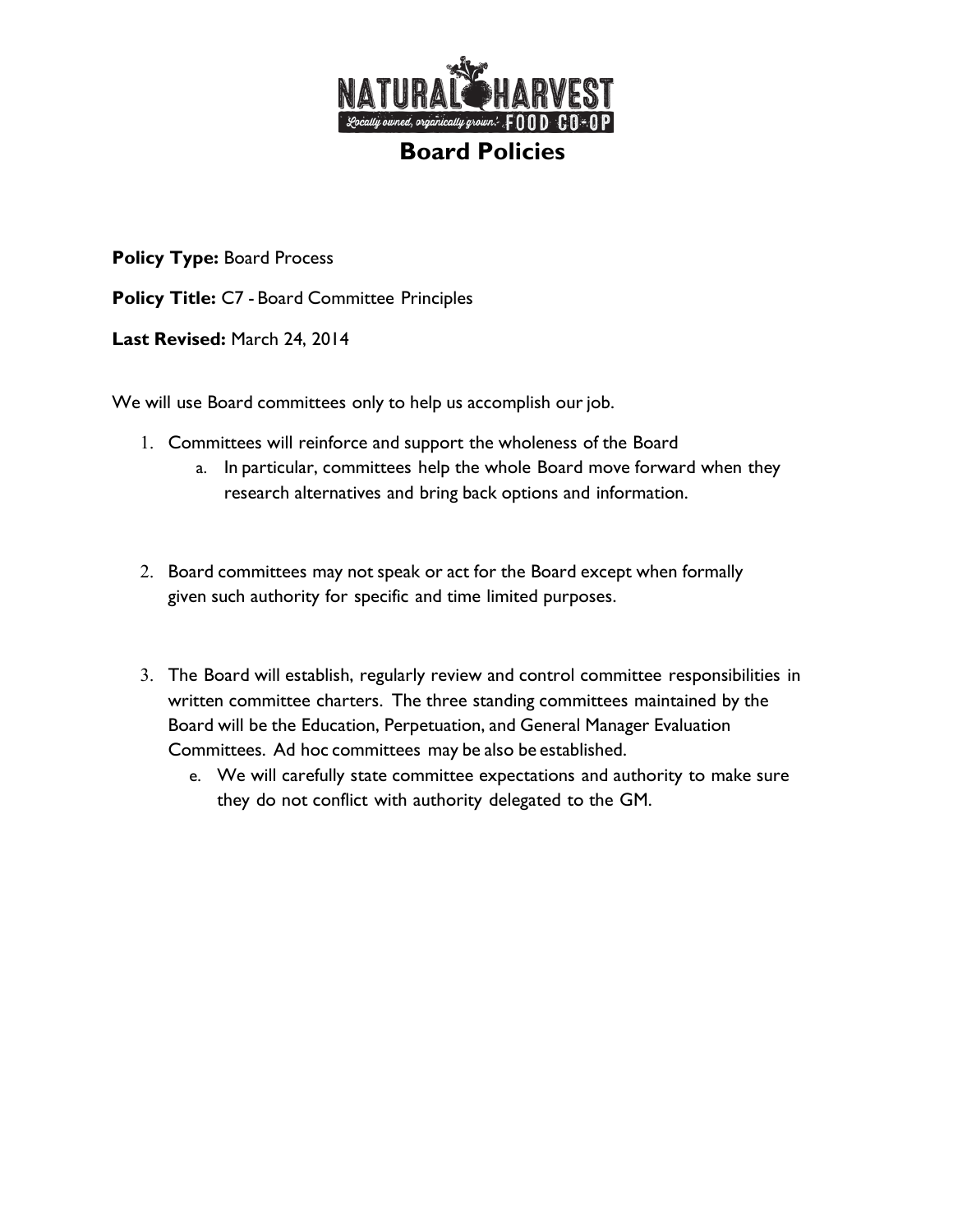

**Policy Title:** C8-Governance Investment

**Last Revised:** June 18, 2019

We will invest in the Board's governance capacity.

- 1. We will make sure that Board skills, methods and supports are sufficient to allow us to govern with excellence.
- 2. We will incur governance costs prudently, though not at the expense of endangering the development and maintenance of superior capability.
	- a. We will use training and retraining liberally to orient new directors and candidates for membership, a s well as to maintain and increase existing directors' skills and understanding.
	- b. We will arrange outside monitoring assistance as necessary so that the Board can exercise confident control over organizational performance.
	- c. We will use outreach mechanisms as needed to ensure our ability to listen to owner viewpoints and values.
	- d. We will use professional and administrative support.
- 3. We will develop the Board's annual budget in a timely way so as to not interfere with the development of the Cooperative's annual budget. In no case will we complete this work later than October. The Board's annual budget will be based on a percentage of store sales and shall be no more than one half of one percent of annual sales. The Board is not required to use that entire budget.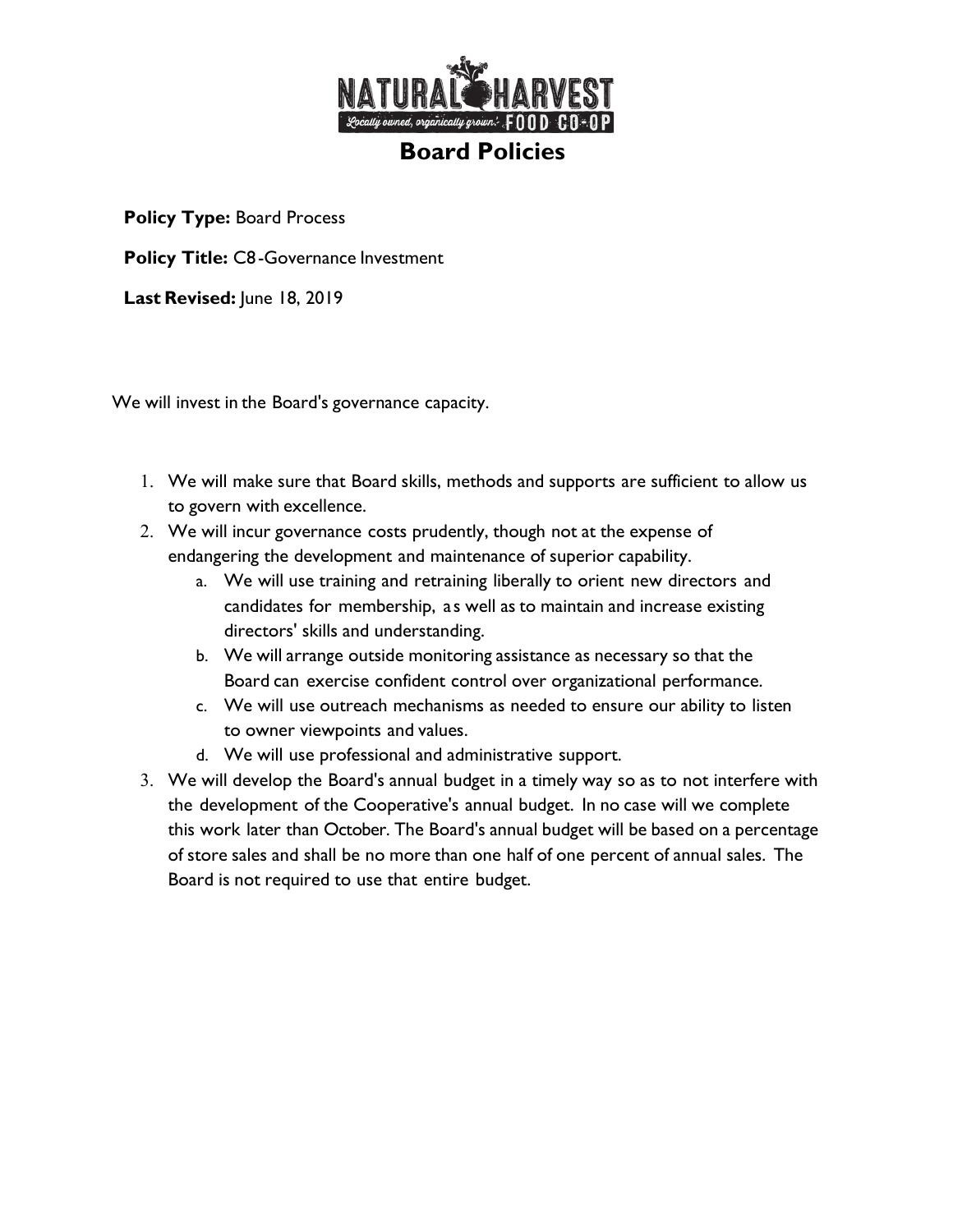

**Policy Title:** C9 -Board Member Succession

**Last Revised:** June 18, 2019

In the event a board member for any reason is unable to discharge their duties and responsibilities as a member of the Co-Op Board and there is more than one board meeting before the next election, the following processes will be used to name a replacement.

- 1. The Board will retrieve the election results of the latest board election.
- 2. Establish the candidate(s) who had the next most votes in the election.
- 3. The Chair will contact that individual(s) to determine if they are still interested in serving on the Board of Directors.
	- a. If the results of the election were a tie the interest of both individuals will be assessed. If they are both interested in serving, the board will vote on the two to determine a replacement. If only one is interested and the other is not, the interested party will be named the replacement.
	- b. If they are not interested, the Board will continue going down the results of the election until an interested party is discovered and they will be named the replacement.
	- c. If no party is interested or the election was not contested, the Board will appoint a replacement.
- 4. That individual will serve out the remainder of the year until the next member meeting. The new member will retain all committee memberships as the previous board member.

If there is an election forthcoming after the very next board meeting, the board will wait and use the next election results to continue with the above process. It will be advertised and made aware to the member owners that they are also voting to fill a partial term of a departing board member.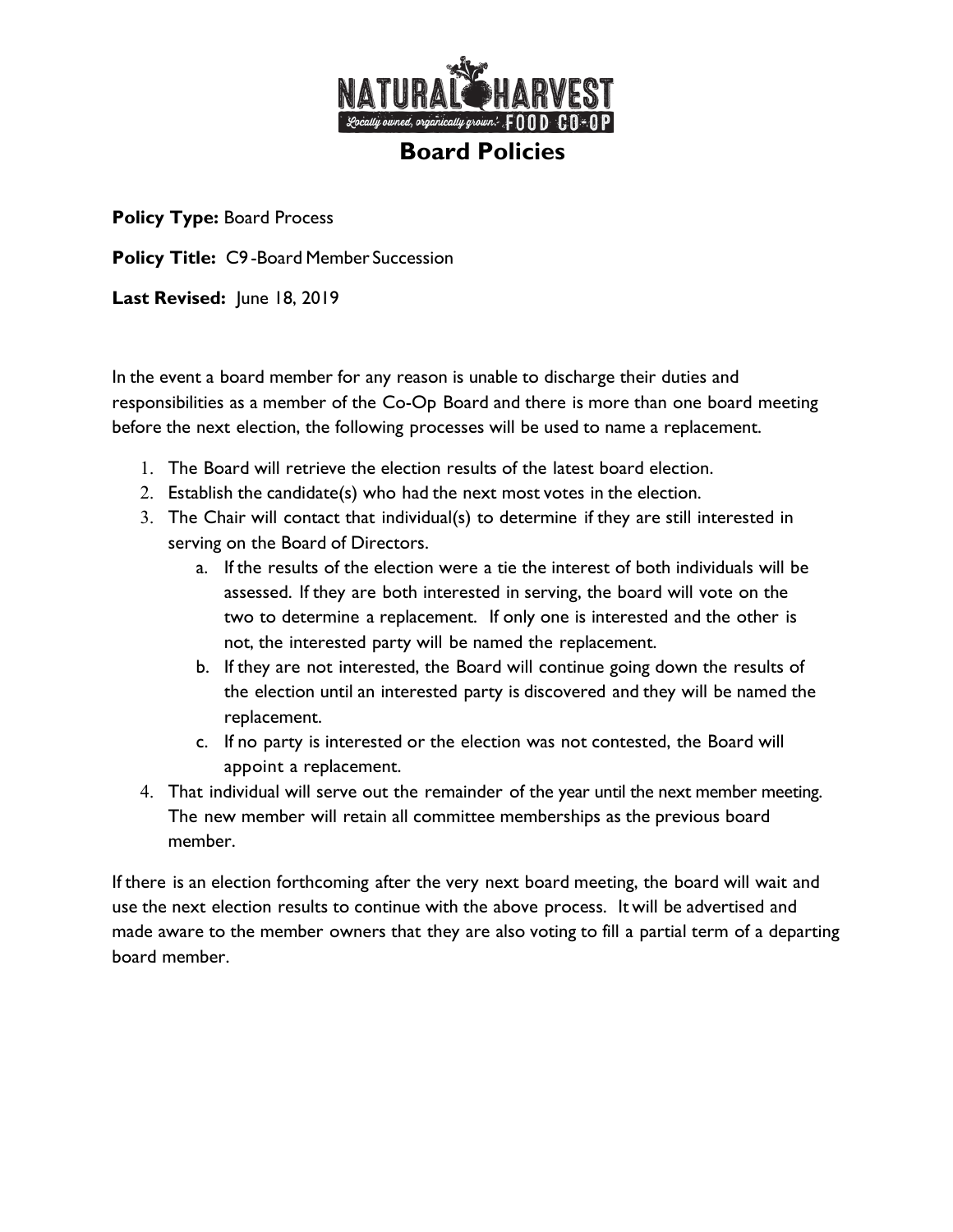

**Policy Type:** Board/Management Relationship

**Policy Title:** D - Global Board/Management Connection

**Last Revised:** March24, 2014

The Board's sole official connection to the operations of the cooperative will be through the General Manager.

**Policy Type:** Board/Management Relationship

**Policy Title:** D1 – Unity of Control

**Last Revised:** March 24, 2014

Only officially passed motions of the Board are binding on the GM.

- 1. Decisions or instructions of individual directors, officers, or committees are not binding on the GM except in rare instances when the Board has specifically authorized this power.
- 2. In the case of directors or committees requesting information or assistance without Board authorization, the GM can refuse any request that, in the GM's opinion, may disrupt operations or that require too much staff time or resources.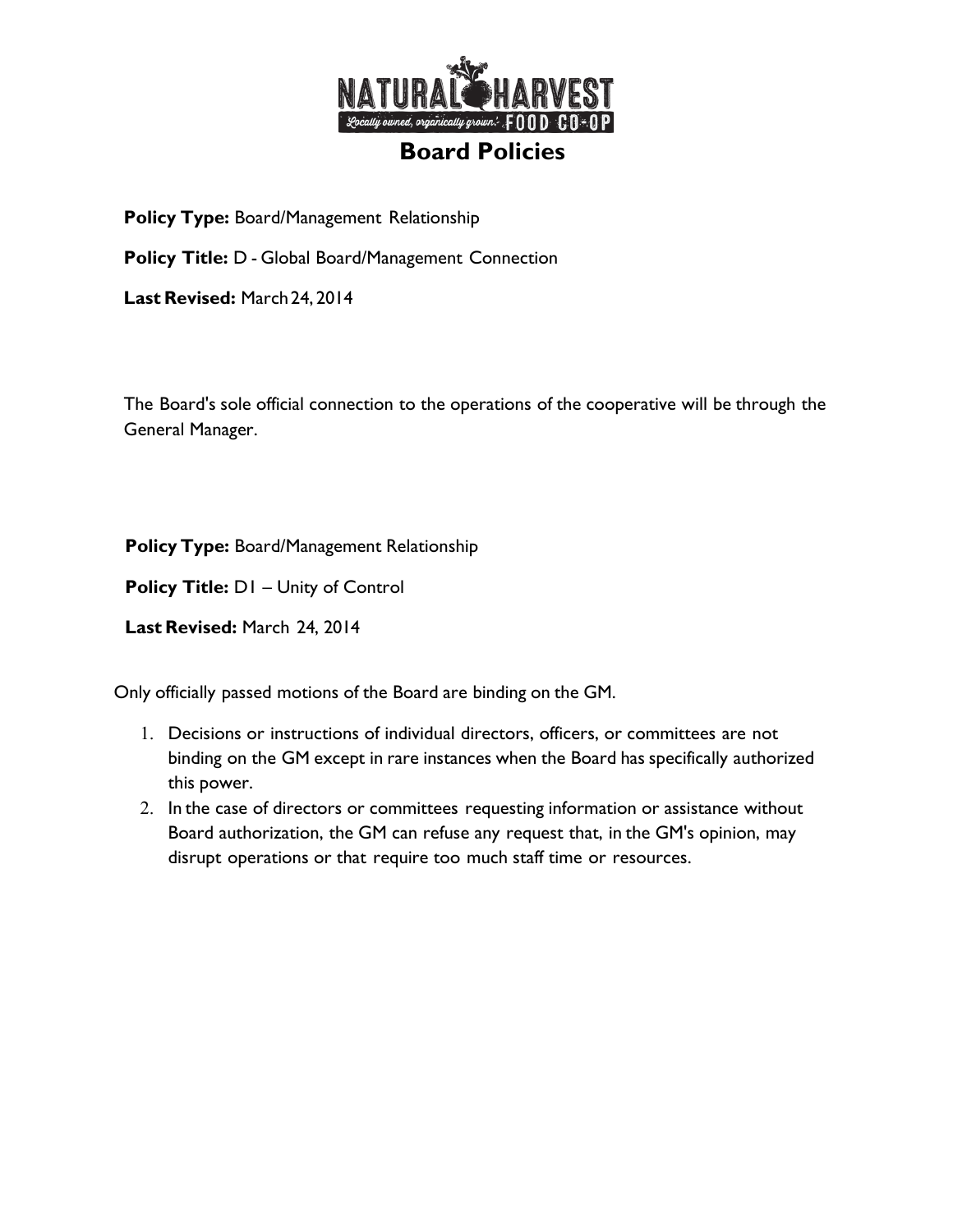

**Policy Type:** Board/Management Relationship

**Policy Title:** D2 -Accountability of GM

Last Revised: November 22, 2008

The General Manager is the Board's only link to operational achievement and conduct.

- 1. The Board will view GM performance as identical to organizational performance so that the Cooperative's accomplishment of Board stated ends and avoidance of Board-proscribed means will be viewed as successful GM performance.
- 2. The Board will not instruct or evaluate any employee other than the GM.

**Policy Type:** Board/Management Relationship

**Policy Title:** D3–Delegationto the GM

**Last Revised:** October 27, 2010

The Board delegates authority to the GM through written Ends and Executive Limitations policies.

- 1. As long as the GM uses any reasonable interpretation of the Board's Ends and Executive Limitations policies, the GM is authorized to establish all further policies, practices and plans for the Cooperative.
- 2. The Board will respect and accept the GM's choices as long as those choices are based on reasonable interpretations of the Board's polices.
- 3. If the Board changes an End or Executive Limitations policy, the change only applies in the future.